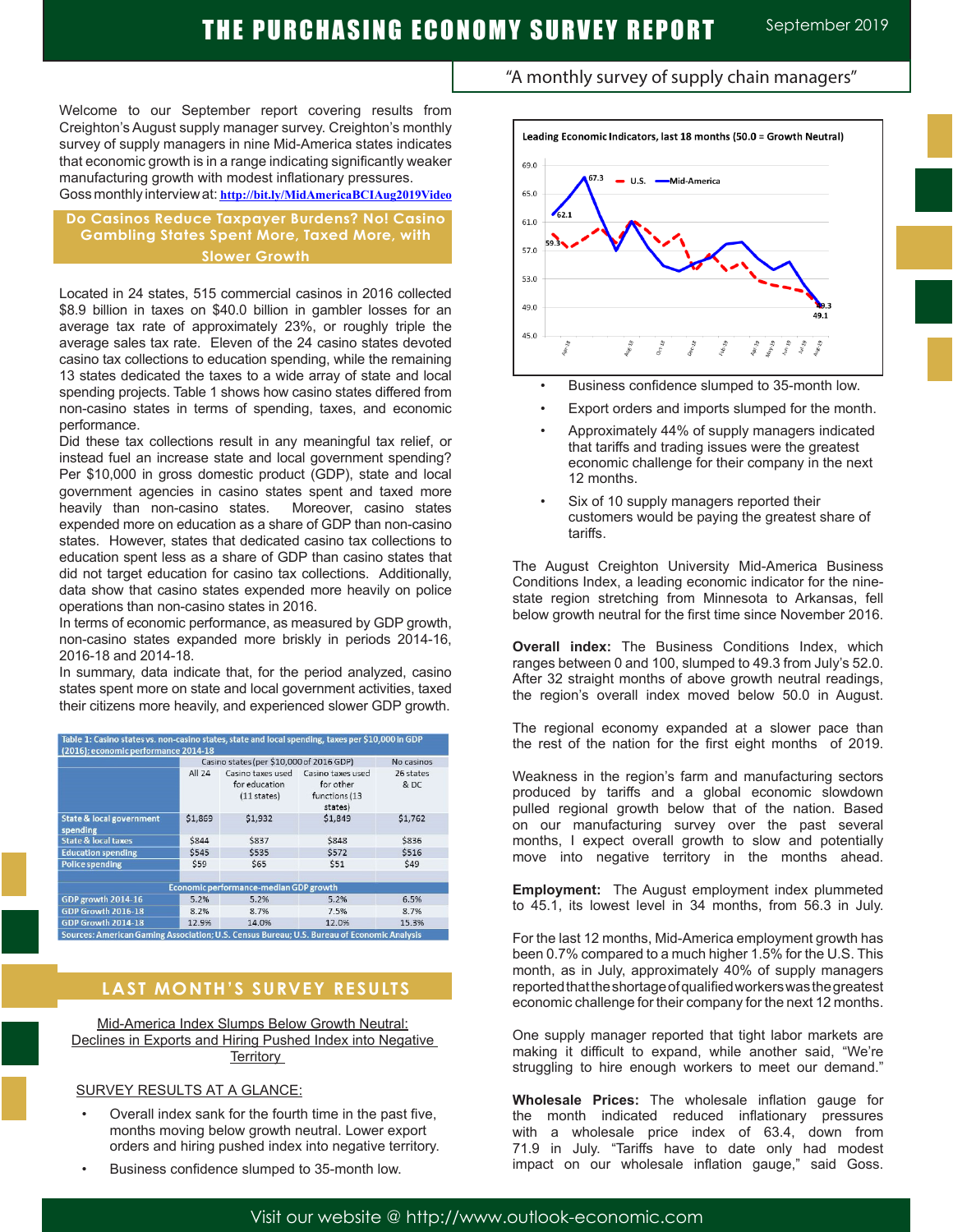Moderate wholesale inflation from our survey and national surveys support another Federal Reserve rate cut. "I expect the Federal Reserve to reduce short-term interest rates again at its September meetings. Record low interest rates by global central banks and a strong U.S. dollar are pushing the Fed to continue reducing rates," reported Goss.

A supply manager noted that, "Tariffs are another form of taxes on producers and the costs are passed on to consumers."

According to one procurement professional, regarding who pays for tariffs. "It depends. Sometimes it is the seller; sometimes the purchaser; sometimes the final consumer."

In August, six of 10 supply managers reported their customers would be paying the greatest share of tariffs.

**Confidence:** Looking ahead six months, economic optimism, as captured by the August Business Confidence Index, plunged to 45.0 from July's 51.4. This is a 35-month low for the confidence reading.

"I expect business confidence to depend heavily on trade talks with China, the Federal Reserve's interest rate actions in the weeks and months ahead, and recession signals from the nation's financial markets," reported Goss.

**Inventories:** Companies shrank inventories of raw materials and supplies for the month with the August inventory index plummeting to 41.5 from July's 46.0. This is yet another signal of declining business confidence as manufacturers reduce their inventories of raw materials and supplies based on a weak sales outlook.

**Trade:** The regional trade numbers were down again with both export orders and imports falling. The new export orders index sank to 39.6, down from July's 44.7, and the import index slumped to 42.3 from 43.8 in July.

Two-thirds of our supply managers indicated that the trade war and tariffs were having negative impacts on their firm.

**Other survey components:** Other components of the August Business Conditions Index were new orders at 48.8, down from July's 51.3; the production or sales index was unchanged from July's reading 52.6; and speed of deliveries of raw materials and supplies index at 58.6, was up from last month's 53.8 reading.

The Creighton Economic Forecasting Group has conducted the monthly survey of supply managers in nine states since 1994 to produce leading economic indicators of the Mid-America economy. States included in the survey are Arkansas, Iowa, Kansas, Minnesota, Missouri, Nebraska, North Dakota, Oklahoma and South Dakota.

The forecasting group's overall index, referred to as the Business Conditions Index, ranges between 0 and 100. An index greater than 50 indicates an expansionary economy over the course of the next three to six months.

The Business Conditions Index is a mathematical average of indices for new orders, production or sales, employment, inventories and delivery lead time. This is the same methodology, used since 1931 by the Institute for Supply Management (ISM), formerly the National Association of Purchasing Management. The Mid-America report is produced independently of the national ISM.

### "A monthly survey of supply chain managers"

### **MID-AMERICA STATES**

#### **ARKANSAS**

The August Business Conditions Index for Arkansas fell to 48.2 from July's 51.0. Components of the index from the monthly survey of supply managers were new orders at 45.9, production or sales at 52.4, delivery lead time at 58.8, inventories at 41.6, and employment at 42.3. U.S. Bureau of Labor Statistics data indicate that Arkansas manufacturing workers ranked second in the nine-state region with a 5.8% increase in hourly earnings over the past 12 months. In terms of job growth, both durable and nondurable manufacturers in the state experienced solid growth over the past 12 months. However, the state's manufacturing sector lost jobs in August according to Creighton's survey.

#### IOWA

After two straight months of above growth neutral readings, Iowa's overall Business Conditions Index sank below the 50.0 threshold. The overall index for August dropped to 49.7 from July's 52.6. Components of the overall index from the monthly survey of supply managers were new orders at 51.8, production or sales at 49.4, delivery lead time at 59.4, employment at 45.7, and inventories at 42.1. U.S. Bureau of Labor Statistics data indicate that Iowa manufacturing workers ranked sixth in the nine-state region with a 3.1% increase in hourly earnings over the past year. In terms of job growth, both durable and nondurable manufacturers experienced slight positive growth over the past 12 months. However, the state's manufacturing sector lost jobs in August according to Creighton's surveys.

#### KANSAS

The Kansas Business Conditions Index for August sank to 49.9 from July's 52.1. Components of the leading economic indicator from the monthly survey of supply managers were new orders at 49.8, production or sales at 59.9, delivery lead time at 51.4, employment at 46.1, and inventories at 42.1. U.S. Bureau of Labor Statistics data indicate that Kansas manufacturing workers ranked last in the nine-state region with a 0.4% increase in hourly earnings over the past year. In terms of job growth over the past 12 months, durable goods manufacturers in the state experienced positive growth, while nondurable goods producers experienced flat job growth. However, the state's manufacturing sector lost jobs in August according to Creighton's survey.

#### **MINNESOTA**

The August Business Conditions Index for Minnesota fell to 48.6 from 51.7 in July. Components of the overall August index from the monthly survey of supply managers were new orders at 52.2, production or sales at 49.0, delivery lead time at 58.9, inventories at 41.7, and employment at 41.1. U.S. Bureau of Labor Statistics data indicate that Minnesota manufacturing workers ranked fourth in the nine-state region with a 4.4% increase in hourly earnings over the past year. In terms of job growth over the past 12 months, durable goods manufacturers in the state experienced slight growth while nondurable goods producers suffered job losses. The state's manufacturing sector lost jobs in August according to Creighton's survey.

#### MISSOURI

The August Business Conditions Index for Missouri slumped to 50.1 from July's 51.9. Components of the overall index from the survey of supply managers were new orders at 50.1, production or sales at 51.1, delivery lead time at 60.2, inventories at 42.6, and employment at 46.3. U.S. Bureau of Labor Statistics data indicate that Missouri manufacturing workers ranked seventh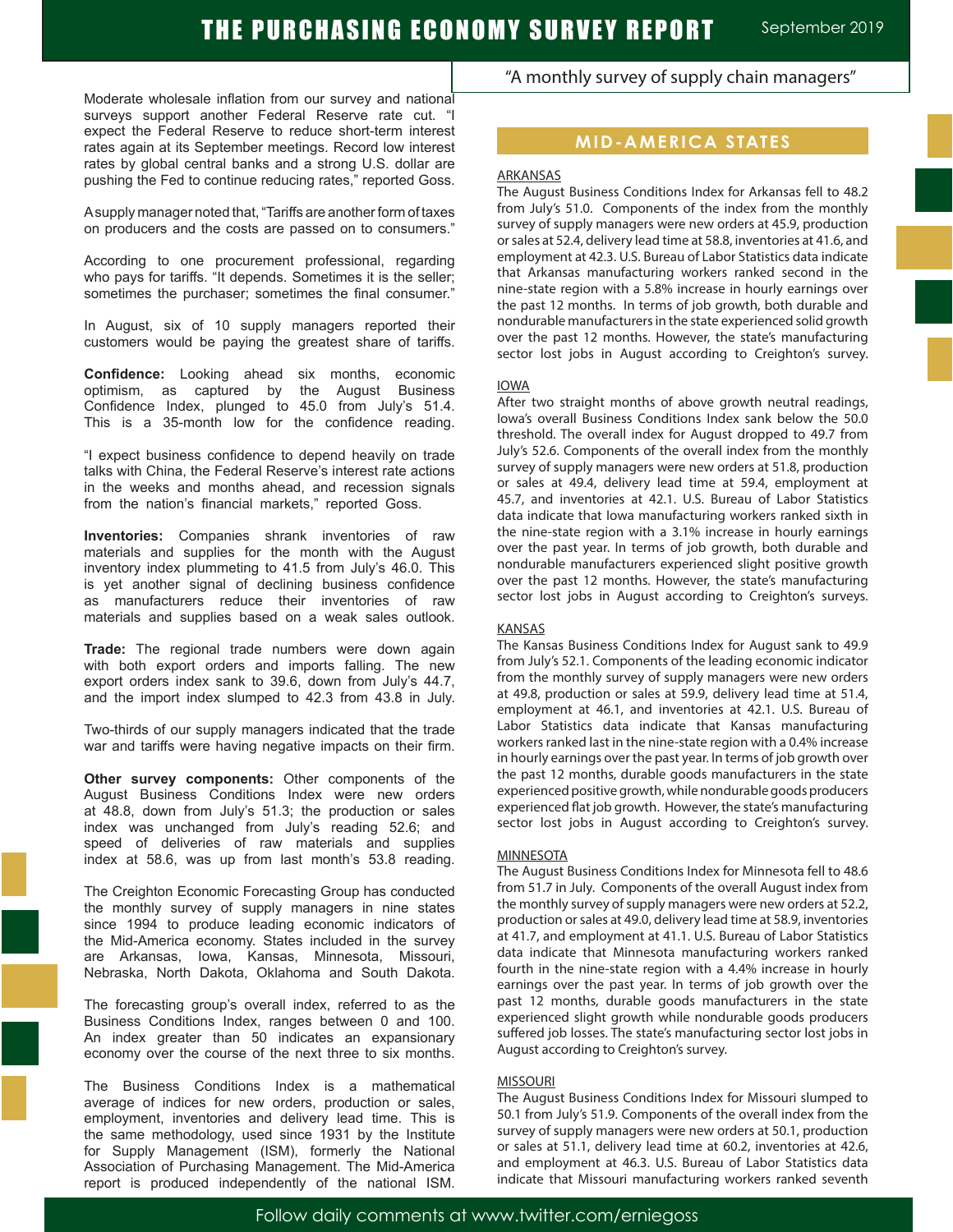# THE PURCHASING ECONOMY SURVEY REPORT September 2019

in the nine-state region with a 1.4% increase in hourly earnings over the past year. In terms of job growth, both durable and nondurable manufacturers in the state experienced solid and positive growth over the past 12 months. However, the state's manufacturing sector lost jobs in August according to Creighton's survey.

#### NEBRASKA

After two straight months with above growth neutral readings, Nebraska's Business Conditions Index once again fell into negative territory. The state's overall index tumbled to 49.3 from July's 52.9. Components of the index from the monthly survey of supply managers were new orders at 49.6, production or sales at 51.6, delivery lead time at 59.7, inventories at 42.3, and employment at 43.4. U.S. Bureau of Labor Statistics data indicate that Nebraska manufacturing workers ranked eighth in the nine-state region with a 1.2% increase in hourly earnings over the past year. Job growth over the past 12 months was flat for durable goods producers while nondurable manufacturers in the state experienced solid and positive growth. However, the state's manufacturing sector lost jobs in August according to Creighton's survey.

#### NORTH DAKOTA

The August Business Conditions Index for North Dakota dropped to 51.2 from 55.4 in July. Components of the overall index were new orders at 49.7, production or sales at 52.7, delivery lead time at 59.5, employment at 45.9, and inventories at 47.8. U.S. Bureau of Labor Statistics data indicate that North Dakota manufacturing workers ranked tops in the nine-state region with a 6.9% increase in hourly earnings over the past year. Job growth over the past 12 months was flat for nondurable goods producers while nondurable manufacturers in the state experienced positive growth. However, the state's manufacturing sector lost jobs in August according to Creighton's survey.

#### OKLAHOMA

After two straight months with above growth neutral readings, Oklahoma's Business Conditions Index once again dipped into negative territory. The overall index from a monthly survey of supply managers for August dropped to 49.6 from July's 52.8. Components of the overall August index were new orders at 51.8, production or sales at 49.5, delivery lead time at 47.8, inventories at 45.8, and employment at 59.5. U.S. Bureau of Labor Statistics data indicate that Oklahoma manufacturing workers ranked third in the nine-state region with a 5.1% increase in hourly earnings over the past year. In terms of job growth over the 12 months, both durable and nondurable goods producers experienced job losses. Oklahoma was the only state to add manufacturing jobs in August according to Creighton's survey.

#### SOUTH DAKOTA

The August Business Conditions Index for South Dakota fell to 48.3 from July's 52.5. Components of the overall index from the August survey of supply managers in the state were new orders at 51.7, production or sales at 49.5, delivery lead time at 52.1, inventories at 42.1, and employment at 45.8. "U.S. Bureau of Labor Statistics data indicate that South Dakota manufacturing workers ranked fifth in the nine-state region with a 3.8% increase in hourly earnings over the past year. In terms of job growth over the 12 months, job growth was solid and positive for both durable and nondurable goods producers in the state. However, the state's manufacturing sector lost jobs in August according to Creighton's survey.

### "A monthly survey of supply chain managers"

### **THE BULLISH NEWS**

The U.S. unemployment rate remained at a 50-year low of 3.7%, while the joblessness rate for Black and Hispanic workers declined to the lowest level on record.

The U.S. inflation rate as measured by the consumer price index (CPI) rose by 1.8% July 2018 to July 2019. The core CPI, which excludes prices of food and energy, climbed by a higher 2.0% over the same period.

# **THE BEARISH NEWS**

- Home price inflation slowed further in June as the Case-Shiller index rose 0.3% in June compared with May. Case-Shiller home-price gains have slowed to a near 7-year low.
- Creighton and U.S. Purchasing Management Indices (PMI) dropped below growth neutral for August (the first time in almost 3 years).
- In just 10 months the U.S. budget deficit exceeded last year's full year deficit. The budget deficit is up 27% from last year.

### **THE OUTLOOK**

#### **National Association of Business Economics (NABE). September SUMMARY:** NABE Outlook:

Survey respondents indicate that the expansion will be extended by the shift in monetary policy, and most expect the next economic recession will occur later than anticipated when the February policy survey was conducted," said NABE President Constance Hunter, CBE, chief economist, KPMG. "Of the 98% of respondents who believe a recession will come after 2019, the panel is split regarding whether the downturn will hit in 2020 or 2021. "Respondent attitudes towards current fiscal policy have shifted significantly as well," continued Hunter. "The percentage of panelists who find current fiscal policy 'too stimulative' has declined from 71% in August 2018 to 51% in the current survey. Just over one-third consider fiscal policy 'about right,' and 8% find it 'too restrictive.'" "A majority of respondents believes U.S. monetary policy is 'about right,' but the percentage holding this view has fallen from 75% in the previous two surveys to 62%," added Survey Chair Megan Greene, senior fellow at the Mossavar-Rahmani Center of Business and Government at the Harvard Kennedy School. "The survey was conducted before the Federal Reserve's rate cut on July 31; the majority of survey responses was received prior to that date. A plurality of panelists anticipates the upper end of the federal funds target rate will be 2% in 2019 and 2020, reflecting one more cut in 2019. Survey respondents are nearly unanimous in their support of the Federal Reserve continuing to have congressional oversight and policy independence.

**From Goss:** I expect \*\*Annualized GDP growth of 1.9% for Q1, 2019. \*\*U.S. job growth to continue, but job gains to range between 100,000 and 140,000 for the next several months. \*\*Year-over-year increase in U.S. housing prices to fall below 4% next month (and to continue to drop).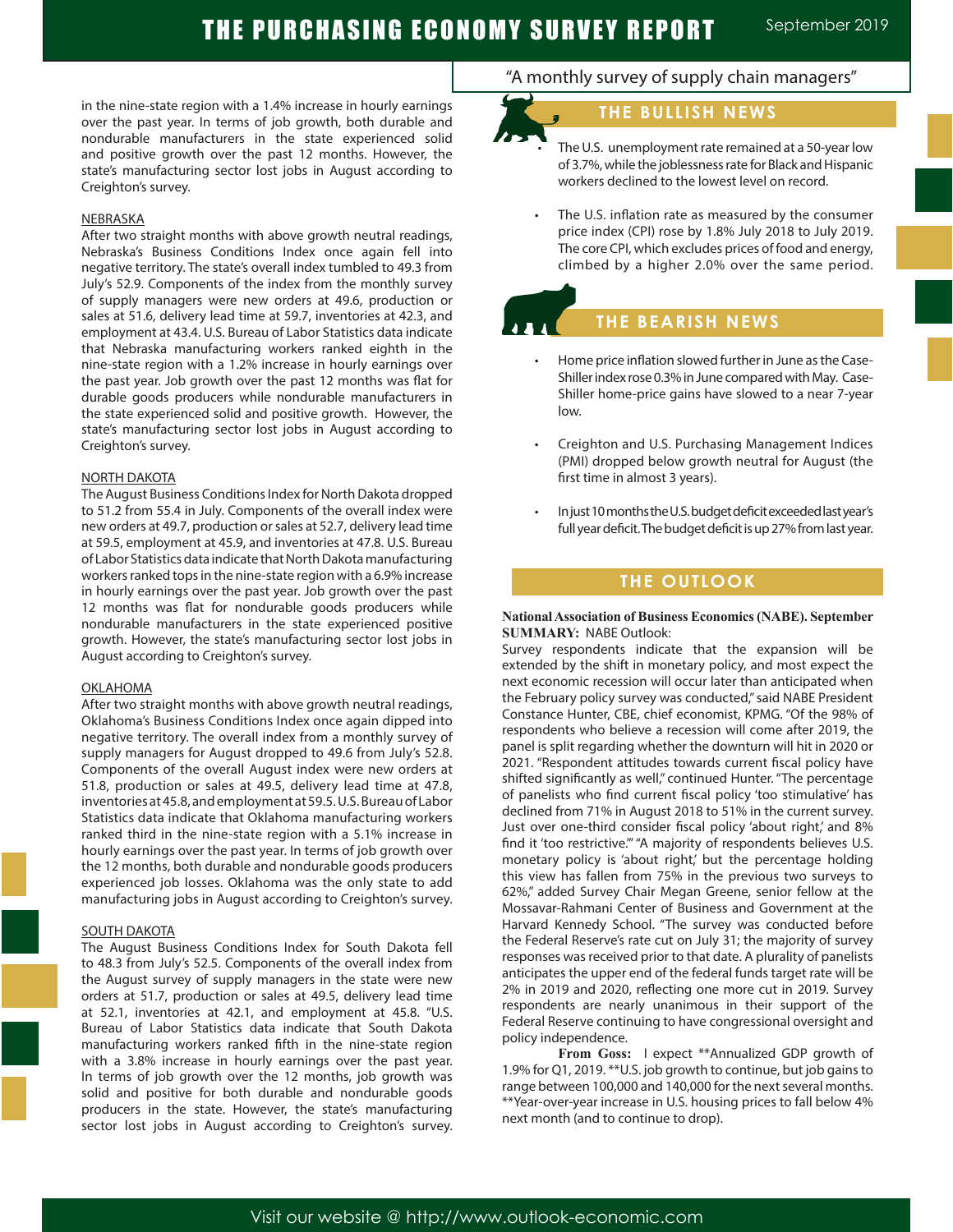"A monthly survey of supply chain managers"

### **Goss Eggs (for recent dumb economic moves)**

The Business Roundtable, a group of CEOs of nearly 200 major U.S. corporations, last month issued a new definition of the "purpose of a corporation." Instead of serving shareholders and maximizing profits they will now serve employees, customers, the environment.

### **Statistic(s) of the month**

51 and 0%. In total 51 wealthy individuals have been criminally charged for illegally securing admission to top colleges for their teens. However, no (0%) of colleges have been charged for assisting in the scam. U.S. colleges and universities are pampered by our nation's laws and regulations.

### **Keep an eye on**

- **Brexit.** On October 31, Great Britain is scheduled to exit the European Union (EU). A messy (hard) exit with no deal will be a significant negative for the global economy. It will not be good for equities, but increase bond prices and reduce yields as investors seek safe financial havens.
- **ISM and Creighton's PMIs for September.** On October 1, the Institute for Supply Management and Creighton University release their surveys of supply managers in the U.S. and Mid-America, respectively. This is an early reading of manufacturing growth. Both are trending downward and both were below growth neutral 50.0 for August.
	- **10-Year U.S. Treasury bond yield.** Currently 1.62%. This is the lowest yield in 7 years and indicates a significant increase in global tensions as investors flee risky bets and buy safer U.S. Treasury bonds, driving prices up and yields lower.

### **Supply Manager Reading Room**

"**Risks in Global Supply Chains**," The complexity of supply chains requires an assessment of the types of risks involved and the related factors that may cause them. The risks are interrelated: **\*Supply Risks**. Impacts elements of inbound supply, implying that a supply chain is unable to meet the demand in terms of quantity and quality of parts and finished goods. The outcome is labeled as a supply disruption. **\*Demand Risks**. Impacts elements of the outbound supply chain where the extent or fluctuation of the demand are unexpected. This is labeled as demand disruption. **\*Operational Risks**. Impacts elements within a supply chain, impairing its ability to supply services, parts or finished goods within the standard requirements of time, cost and quality. Transportation is one of the most salient operational risk. https://transportgeography.org/?page\_id=642

## **Supply Manager Careers**

### **Supply Chain Analyst, Penske Truck Leasing, Kansas City, MO**.

A Supply Chain Analyst will maintain solutions as it relates to the customer agreement and may recommend and implement changes to improve efficiency, provide cost savings or reduce support. Position will require customer interactions and be capable of representing Penske in customer meetings. A Penske Supply Chain Analyst will work collectively between Operations, Engineering and Technology to support logistics solutions and strategic cost savings opportunities. The Supply Chain Analyst is responsible for managing Transportation Management business processes including shipment route plan optimization and execution to ensure that Penske's solutions are meeting customer requirements. Qualifications: \*1 - 4 year comparable work experience.\*Bachelor's Degree preferred: Business Administration, Logistics & Supply Chain Management preferred. \*Fundamental understanding of transportation, supply chain and logistics concepts. \*Strong written and oral communication skills. \*Advanced problem solving skills. \*Ability to work effectively in a team environment. \*Ability to work independently with minimum supervision. Willingness to travel as necessary, work the required schedule, work at the specific location required, complete Penske employment application, submit to a background investigation (to include past employment, education, and criminal history) and drug screening are required. **https://tinyurl.com/y32oa8j3**

Survey results for September will be released on October 1, the first business day of the month.

Follow Goss on twitter at http://twitter.com/erniegoss For historical data and forecasts visit our website at: http://business.creighton.edu/organizations-

programs/economic-outlook